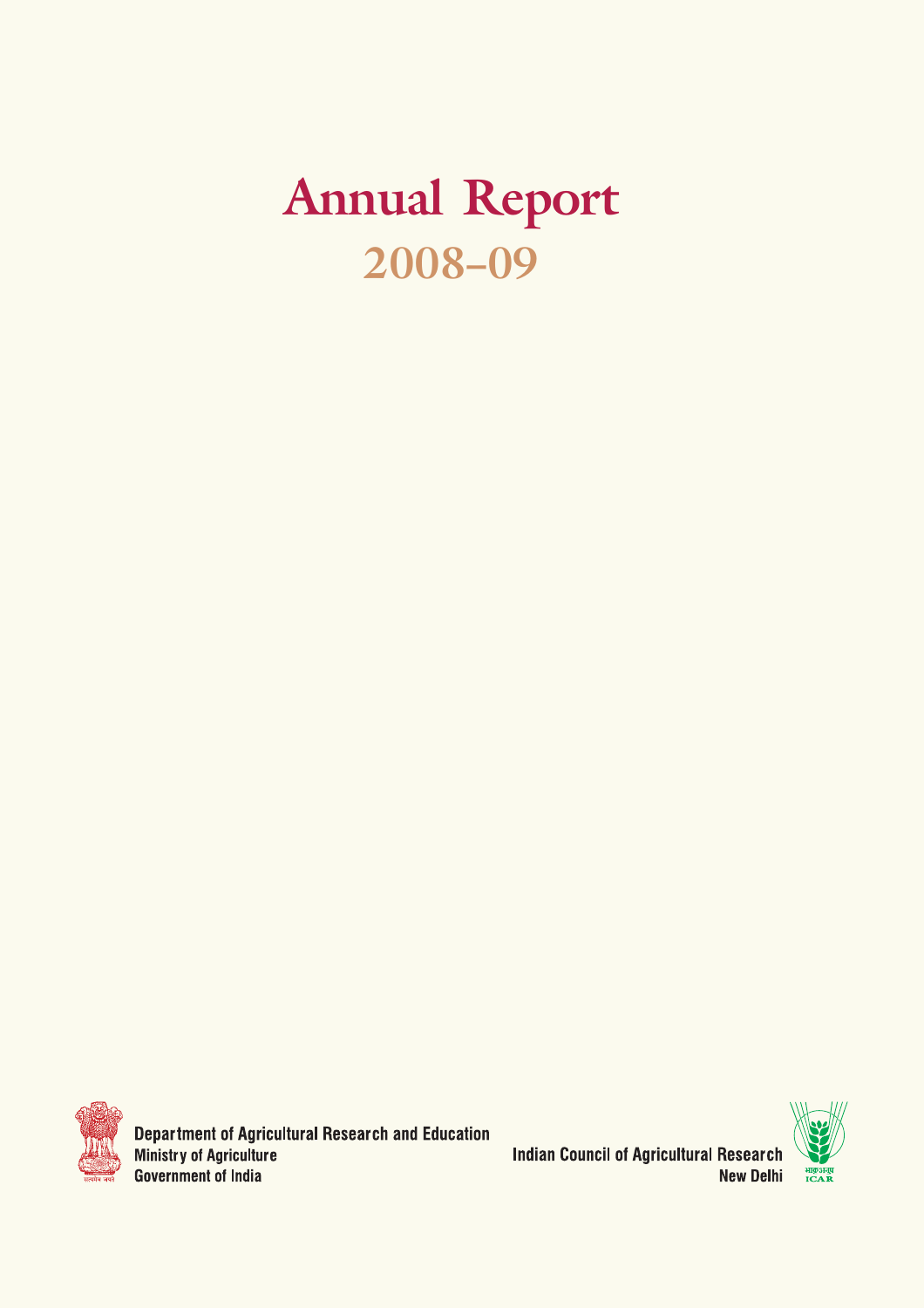### Foreword

The year 2007–08 has been very good for agriculture with a record harvest of 230.67 million tonnes of food grains with remarkable gains in rice, maize, groundnut and cotton. This inspiring accomplishment was possible owing to farmers' efforts using appropriate technologies, periodic advisories and availing timely supply of inputs, and well planned research programmes, ably executed by scientists of our National Agricultural Research System (NARS).

The crop research and development activities of the Indian Council of Agricultural Research during the year are — preparation of soil-erosion maps for resource conservation planning; enrichment of the National Gene Bank with about 13,850 accessions of orthodox seed species; production of 7,162.40 tonnes of breeders seeds of centrally released field crop varieties and 2,788.10 tonnes of state-released crop varieties; release of 117 superior varieties of field and horticultural crops for commercial cultivation; identification of seven varieties of wheat resistant to stem rust race Ug99 and a high sugar-yielding cane variety, Birendra, having tolerance to waterlogging and top borer; a singular innovation in Bt-cotton by indigenously transforming an open-pollinated variety Bikaneri Narma, enabling the farmers to use their own farm-saved seed year after year; release of regularbearing mango variety Arunika having attractive colour; revelation of wedge grafting technique for rapid multiplication of guava; development of field kits for ascertaining soil sodicity and quality of bio-fertilizers; and preparation of liquid bio-fertilizers with enhanced shelf-life.

Research and development activities for livestock resulted in better genetic resistance of SDL-IC broilers than Aseel and Kadaknath against H5N 1 infection; enhanced fibre digestibility of poor-quality crops residues; reduced methane production from enteric fermentation due to use of tree leaves; and increased milk production and fat and SNF (solids-not-fat) percentage by ragi supplementation to dairy cows, with a net increase in income of about Rs 19/cow/day under field condition. The mega Seed Project on Pig was launched with 4 co-operating centres. A status of freedom from contagious bovine pleuropneumonia infection in cattle and buffalo was obtained from OIE (Office International des Epizooties). Improved diagnosis of foot-and-mouth disease in suspected clinical samples by multiple PCR (m-PCR); preparation of biofilm vaccine against pasteurellosis; and development of web-based interactive expert system on animal diseases of the country are the other significant achievements. In fisheries major achievements are: molecular protocol to assess the impact of pollution on freshwater fishes; culture of tiger shrimp in inland ground saline waters as a new avenue in inland aquaculture; initiation of marker to marker linkage study in rohu—the first attempt of its kind in Indian fish species; breakthrough in early carp breeding enabled farmers to utilize at least five more months as the growing period; hatching and larval rearing of crucifix crab, Charybdis feriatus.

These technologies are being propagated through a network of 562 Krishi Vigyan Kendras (KVK). A total of 35,533 trainings were organized benefiting 966,142 farmers/ farm women and 187,304 rural youth for skill upgradation. The Directorate of Information and Publications of Agriculture has developed on-line global visibility by using latest information and communication technologies.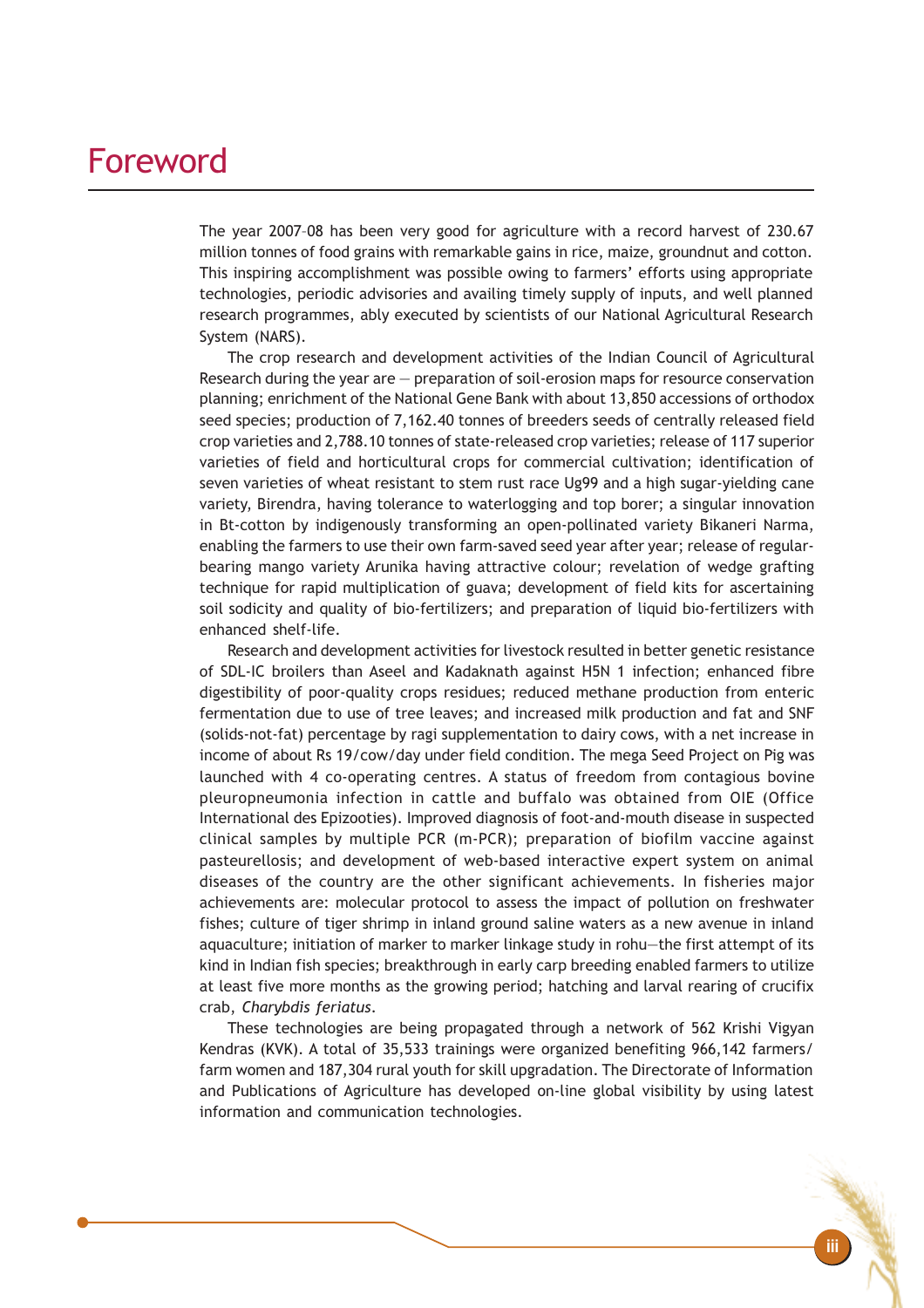Some of the major structural reforms in research management include establishment of DNA bank cutting across plant and animal kingdom; and provision for the foreign fellowship for higher agricultural education. The Government has accorded approval of 78 new KVKs including 50 additional KVKs in large districts; and establishment of integrated farming system research modules at 31 centres with stepped up investments to diversify the functioning of KVK.

The Council took specific steps to improve the national agricultural education, and seven new Agricultural Universities were accredited. One hundred eleven awardees under twelve different categories were conferred awards, among these were 13 women scientists. The National Agricultural Innovation Project has made good progress in approving 112 subprojects at a total outlay of Rs 658 crore.

Policy issues were decided for Guidelines for management of ICAR services and contracts, IPR clearance of collaborative research projects, and Business Planning and Development.

To share our experiences and co-operation in agricultural research and education, work plans were signed with the Islamic Republic of Iran and Republic of Ecuador.

We as a nation are trying to feed our millions with dignity. Our cultivable area is limited but the growing population will continue to escalate the food requirement. Only alternative before us is to improve resource use efficiency and agricultural productivity. To this end state-of-the-art technologies are required. The policy environment and support in agricultural research and education is now conducive and I am sure our NARS will take full advantage to improve the state of agriculture and agricultural community in the country.

It is hoped that policy planners, researchers, students and all stakeholders will find this information of DARE/ICAR Annual Report 2008–09 useful in further improvement and development of agriculture.

(SHARAD PAWAR) President ICAR Society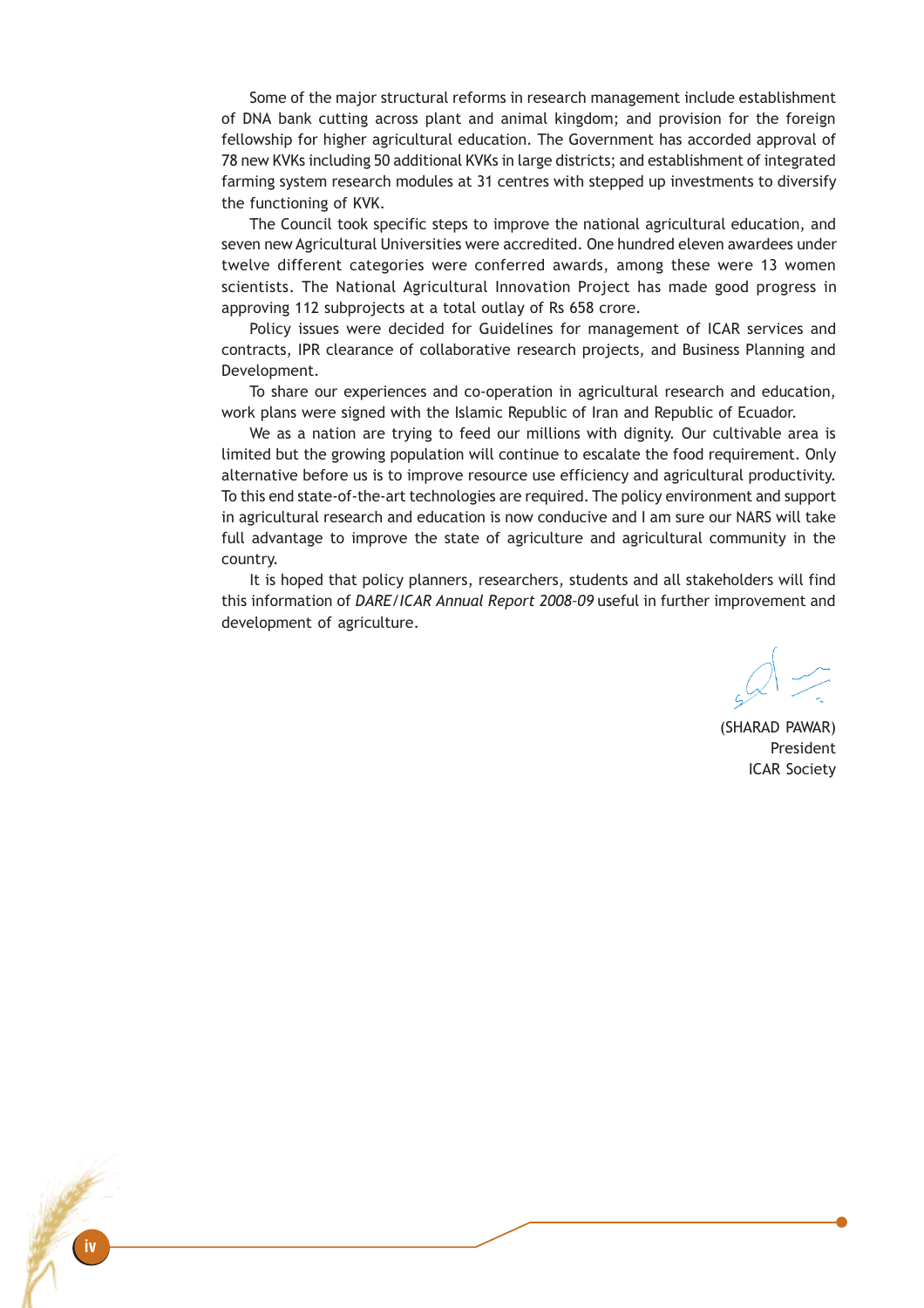# **Contents**

| 1.  | Overview                                                                   | $\mathbf{1}$ |  |  |  |  |
|-----|----------------------------------------------------------------------------|--------------|--|--|--|--|
| 2.  | Soil and Water Productivity                                                |              |  |  |  |  |
| 3.  | <b>Farming Systems</b>                                                     |              |  |  |  |  |
| 4.  | Climate Change                                                             |              |  |  |  |  |
| 5.  | <b>Genetic Resources</b>                                                   |              |  |  |  |  |
| 6.  | Crop Improvement                                                           |              |  |  |  |  |
| 7.  | Livestock Improvement                                                      |              |  |  |  |  |
| 8.  | Crop Management<br>46                                                      |              |  |  |  |  |
| 9.  | Livestock Management<br>60                                                 |              |  |  |  |  |
| 10. | Post-harvest Management and Value-addition<br>72                           |              |  |  |  |  |
| 11. | Agricultural Mechanization and Energy Management<br>81                     |              |  |  |  |  |
| 12. | 87<br>Agricultural Human Resource Development                              |              |  |  |  |  |
| 13. | Agricultural Economics, Marketing and Statistics<br>95                     |              |  |  |  |  |
| 14. | Information, Communication and Publicity Services<br>99                    |              |  |  |  |  |
| 15. | Technology Assessment, Refinement and Transfer<br>101                      |              |  |  |  |  |
| 16. | Gender Issues for Technological Empowerment of Women in Agriculture<br>106 |              |  |  |  |  |
| 17. | Research for Tribal and Hill Regions<br>109                                |              |  |  |  |  |
| 18. | Organization and Management<br>114                                         |              |  |  |  |  |
| 19. | Partnership and Linkages<br>122                                            |              |  |  |  |  |
| 20. | National Agricultural Innovation Project<br>134                            |              |  |  |  |  |
| 21. | Selection and Assessment of Scientific Resource<br>136                     |              |  |  |  |  |
|     | Appendices                                                                 |              |  |  |  |  |
| А.  | <b>DARE</b>                                                                |              |  |  |  |  |
|     | The Government of India (Allocation of Business) Rules<br>Ъŧ               | 139          |  |  |  |  |
|     | Total Number of Posts and Names of Important Functionaries<br>Ш.           | 140          |  |  |  |  |
|     | III.<br><b>Activity Programme Classification</b>                           | 141          |  |  |  |  |
|     | (Budget estimates and revised estimates of DARE and ICAR)                  |              |  |  |  |  |
| В.  | <b>ICAR</b>                                                                |              |  |  |  |  |
|     |                                                                            |              |  |  |  |  |

|          | Indian Council of Agricultural Research Society                       | 144 |
|----------|-----------------------------------------------------------------------|-----|
| 2.       | <b>Governing Body</b>                                                 | 150 |
| 3.       | Senior Officers at the Headquarters of the ICAR                       | 151 |
| 4.       | <b>ICAR Institutes and their Directors</b>                            | 152 |
| 5.       | National Bureaux and their Directors                                  | 153 |
| 6.       | <b>Project Directorates and their Directors</b>                       | 154 |
| 7.       | National Research Centres and their Directors                         | 154 |
| 8.       | All-India Co-ordinated Research Projects                              | 155 |
| 9.       | Agricultural Universities and their Vice-Chancellors                  | 158 |
| 10.      | Total Number of Employees in the ICAR and its Research Institutes and | 160 |
|          | Number of SC, ST and Other Backward Classes                           |     |
| 11.      | Awards                                                                | 161 |
| 12.      | <b>Audit Observations</b>                                             | 163 |
| Acronyms |                                                                       | 164 |
| Index    |                                                                       | 166 |
|          |                                                                       |     |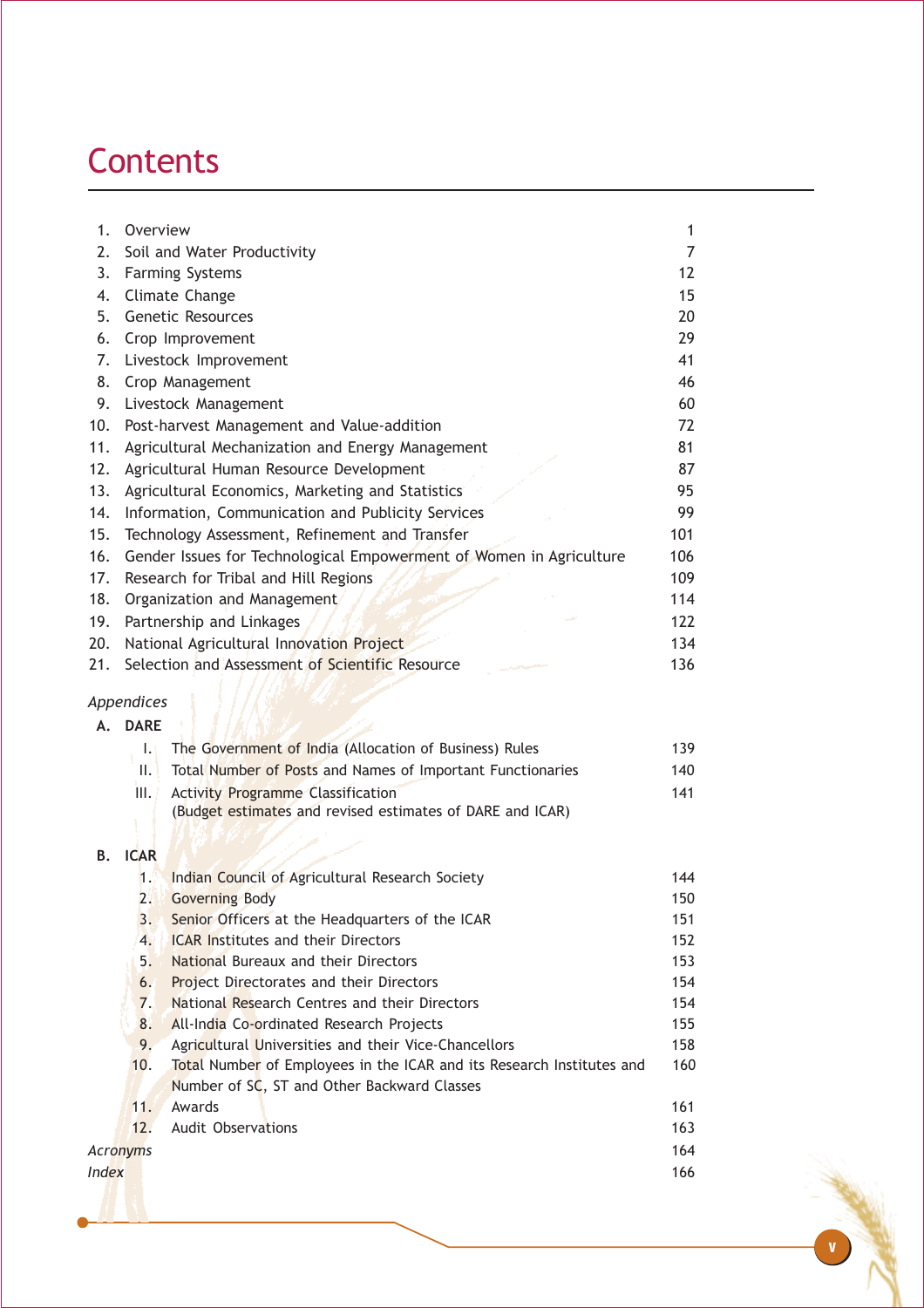### Indian Council of Agricultural Research

| President, ICAR Society and<br>Union Minister of Agriculture  | : Shri Sharad Pawar                                                             |
|---------------------------------------------------------------|---------------------------------------------------------------------------------|
| Minister of State for Agriculture                             | : Shri Kanti Lal Bhuria                                                         |
| Secretary (DARE) and Director-General (ICAR) : Dr Mangala Rai |                                                                                 |
| Additional Secretary (DARE) and<br>Secretary (ICAR)           | : Shri A K Upadhyay                                                             |
| Additional Secretary (DARE) and<br>Financial Adviser (ICAR)   | : Shri B A Coutinho (up to $5.11.2008$ )<br>Shri Chaman Kumar (since 6.11.2008) |